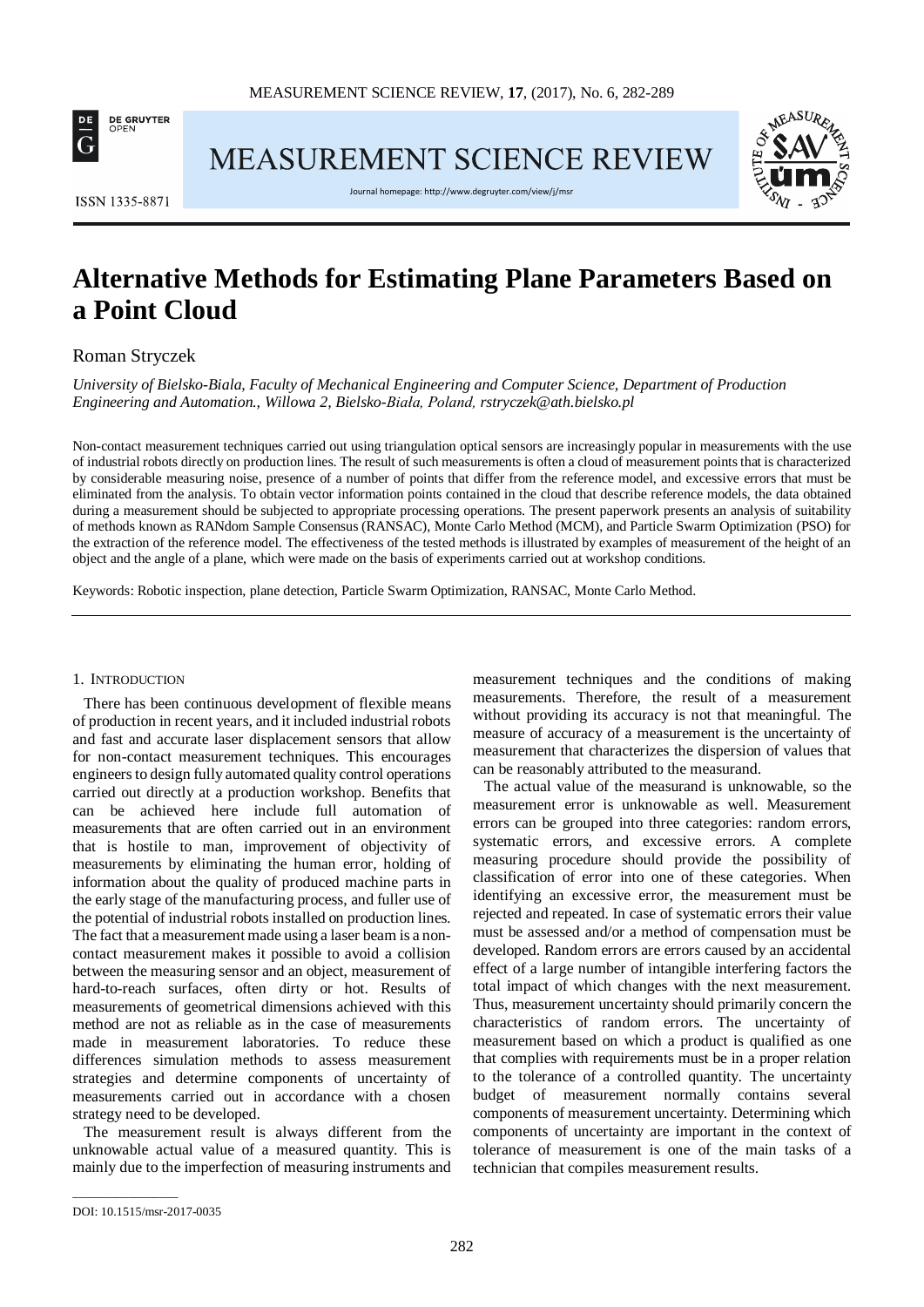The use of techniques of statistical analysis is becoming a standard in the field of measurement uncertainty estimation [1], [2], [3]. The Monte Carlo simulation method (MCM) was developed in the 1940's by S. Ulamowski. MCM is used for mathematical modelling of processes that are far too complex to be able to predict their results using an analytical approach. Sampling according to the selected distribution of values characterizing the process plays an important role in MCM. After collecting a sufficiently large amount of such information its characteristics can be compared with the observed experimental results, confirming or denying the validity of assumptions made in the entire procedure. The accuracy of a result obtained by this method depends on the number of checks and the quality of the random number generator.

Currently, there are more effective methods to browse through decision-making space, often multi-dimensional, than MCM, which are also random in nature. These include a group of methods based on a paradigm of a cluster of particles moving in n-dimensional space. The direction and rate of movement of individual particles is partly determined by their inertia, the best location remembered, and the location of the best located particles in the entire cluster. Applying these simple rules in simulation models, it is possible to speed up the search for a satisfactory solution and/or improve their quality.

The efficiency of determining the estimated model parameters using random methods depends mainly on the number of dimensions of decision-making space and on the possibility to limit the search scope in a given dimension. As shown in paper [4], the possibility of using discrete decisionmaking space accelerates the time to generate results and improve its quality.

The presented paper concerns a study on measurement possibilities carried out by means of an LK-H152 triangulation sensor with an LK-G5001P controller mounted on a flange of a 6-axis industrial robot with anthropomorphic kinematics (Fig.1.). Results of coordinate measurements, which we deal with in the course of measurement by laser sensor, are subject to errors of designation of position and orientation of the reference system and errors of designation of position and orientation of measured surface relative to the reference system. To make a correct determination of a measuring instrument coordinate system (TCP), a laser beam detector dedicated to this task was developed.

This article presents results of research on measurements carried out in a direction that is parallel to the laser beam, bypassing the problem of detecting the edge of an object in directions that are perpendicular to the laser beam. A measurement made in a direction that is parallel to the beam can identify planes, for example. Therefore, measurements of height, parallelism of planes, angle between planes and plane surface flatness deviations are possible. Such measurements, like any other measurement, are subject to a degree of uncertainty. In this paper the focus is on an important component of uncertainty which is the uncertainty of the calculation method used to determine the plane model. Another important component of uncertainty in this type of measurements is the laser sensor reading error that is related

to the relaxation time of the measurement system. This error for this position was analyzed [5]. Therefore, the adopted period of relaxation in the conducted experiments was constant at 1 second. Errors resulting from the robot's failure to achieve the programmed position were compensated for by a direct reading of the actual final position of the robot arm to which the measuring sensor was attached. Such a behavior is acceptable in cases where we are sure that the axes of the robot are accurately calibrated. Due to small values, the reading error of the actual position by the robot's measuring systems was considered measurement noise compensated by the increased number of measurement points.



Fig.1. General view of the test bench.

Determination of a correct model for the measurement of geometrical values may give rise to various difficulties. Estimation of uncertainty of coordinate measurements is a very complex task due to the diversity of measured characteristics, strategies, and measurement methods. Therefore, the analytical estimation of uncertainty of coordinate measurements should be supported by specialist software [6].

### 2. ROUGH DETERMINATION OF PLANE USING RANSAC

RANSAC algorithm [7], [8] is an iterative method used to estimate sought parameters of the mathematical model of object based on a redundant set of data points, forming a cloud around the determined area. This collection, in addition to the points located very close to the area, also contains many points burdened with measurement noise; there may also appear excessive errors. The algorithm essentially comprises two repeated iterative phases: initialization and test. Initialization phase consists of random selection of a minimum set of points needed for an unequivocal determination of the estimated parameters of model geometry and to determine the parameters of this model. The identified model is a hypothesis, which is tested in the next phase - test. During the test, the distance of remaining points of data from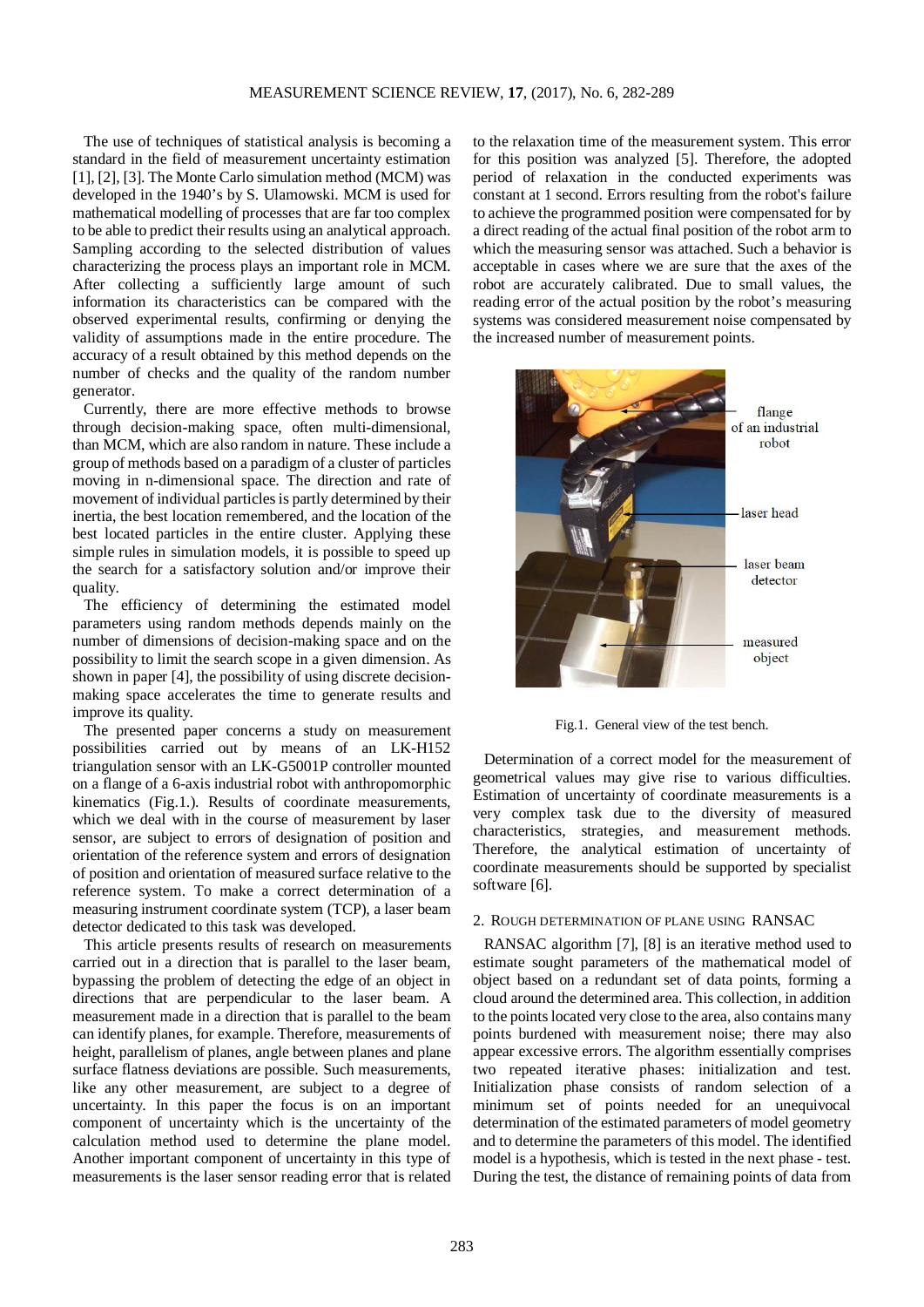the created model is calculated. In the original formulation of the algorithm by Fischler and Bolles [7], criterion for assessing the quality of the model is the size of a set of consensus *card(CS*). *CS* consists of points, the distance of which from the model is less than the threshold  $\delta$ . The selection of an appropriate  $\delta$  value is essential for the stability of the RANSAC algorithm and has an essential impact on the quality of separated surfaces, in addition to the number of iterations. Fig.2. illustrates how the size of CS changes depending on *δ* threshold and selected arbitrary number of *iter* iterations of the RANSAC algorithm. It can be observed that for small *iter* the graph is monotonic, and the obtained  $card(CS)$  values are understated, especially for small  $\delta$ , which proves the possibility of missing the best solutions. The problem of the number of iterations is critical in cases of application of the RANSAC method for the extraction of planes on the basis of point cloud with a significant number, order of several hundred thousand and more. Execution time for calculations can be in these cases fatal. In this work's experiments the sum of points does not exceed 1000, so the calculation time was negligible compared to the time of measurement.



Fig.2. Evolution of *card(CS)* depending on *δ* and the number of *iter* iterations of the RANSAC algorithm.

According to [9], the value of  $\delta$  can be determined on the assumption that all measuring points are subject to errors with normal distribution. Central limit theorem states that with more random variables influencing the performance of measurement, the distribution is close to normal. We are dealing with such a situation during measurements with laser sensor installed on the robot flange, carried out under the conditions of the production workshop.

For a given normal distribution with a known standard deviation  $\sigma$  the  $\delta$  parameter allows to determine the probability of given point *p* belonging to the *CS* according to the dependence:

$$
p = \frac{1}{2} \left( 1 - erf\left(\frac{\delta}{\sigma \sqrt{2}}\right) \right) \tag{1}
$$

where:

*erf* – error function,

*σ* – standard deviation.

Modifications proposed in [9] reduce the processing time, allowing dynamic selection of an appropriate number of iterations, successively amended after each appointment of better model. The number of additional *iter* iterations is determined according to (2) and is:

$$
iter = \frac{\log(1 - P)}{\log(1 - \frac{(card(CS))^3}{N(N-1)(N-2)})}
$$
(2)

where:

*P* – probability of identifying the correct plane,

*card(CS)* – the size of *CS* set,

*N* – number of all measuring points of data set.

Fig.3. illustrates how *iter* parameter changes for small *N*=const=25 and *δ*=const=0.03. Fig.4. illustrates how to form the output variables of *card(CS), NCS* - the number of iterations required to achieve a given *CS*, *Add* - the number of additional iterations, during which the result and *Total* were not improved - the total number of iterations. These results were obtained for *P*=0.999 and *N*=25.



Fig.3. The evolution of number of iterations according to the size of the current set of CS consensus and the probability *P* of identification of the best model for the number of measurement points *N*=25 i *δ*=0.03 mm.

As is apparent from Fig.4., the necessary number of iterations does not exceed 250 in any trial as compared to the number of permutations of three-element sample with 25 element set of 13800 and it is the result justifying the use of the proposed approach. RANSAC method, as proposed by its creators, does not guarantee that the resulting solution is optimal for the threshold δ. Therefore, there are works in which the authors propose to consider additional criteria, improving the quality of solution. In reference [10], the following rule to change the model was proposed: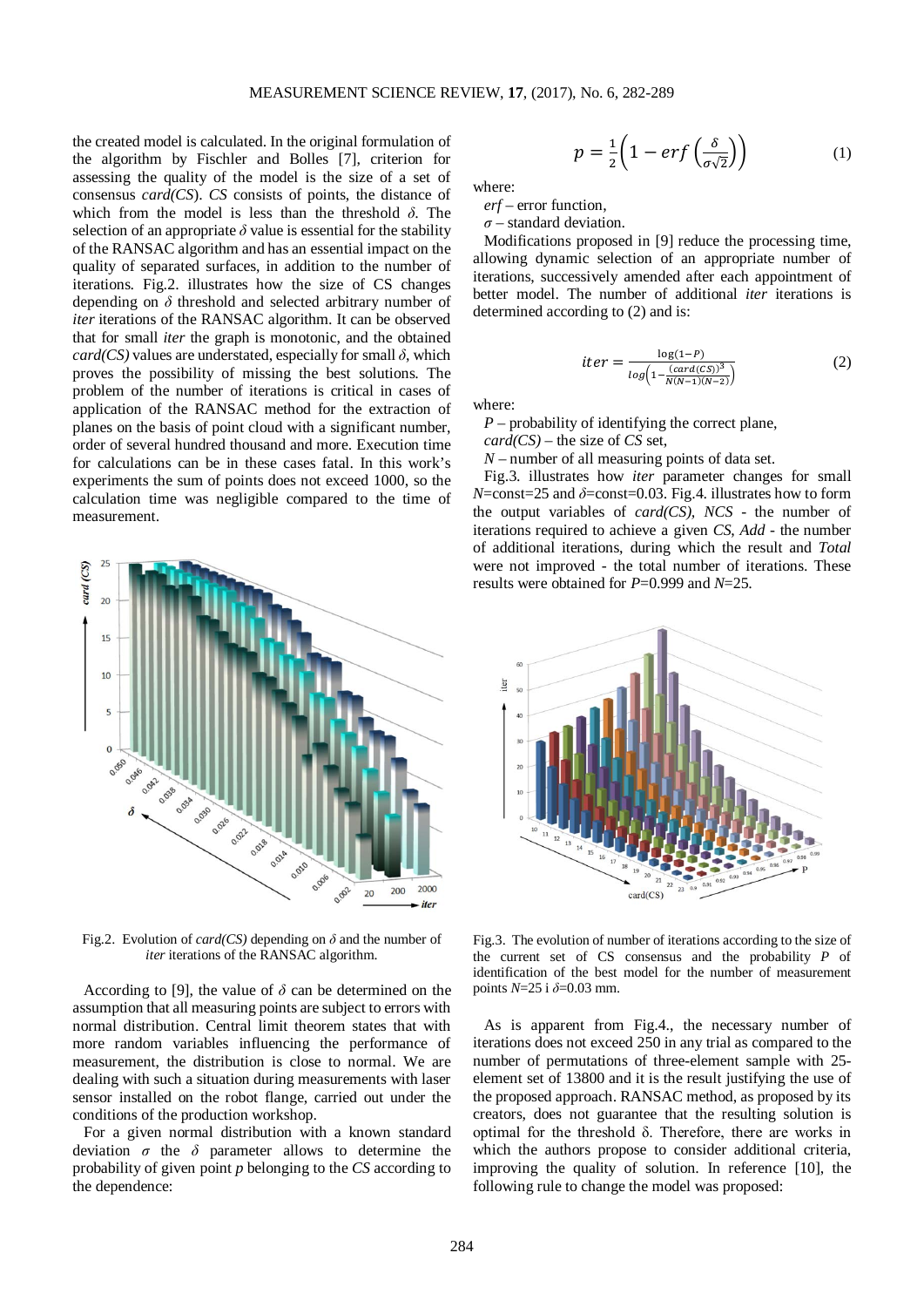$$
card(CS) > \max_{card} (CS) \text{ or}
$$
  
card(CS) = max(CS) and  $\sigma$  < min\_{\sigma} (3)

where:

max<sub>card</sub>(CS) – maximum reached cardinality of CS, *min*  $\sigma$  – minimum value of the standard deviation for the models for which  $card(CS) = max_{card}(CS)$ .



Fig.4. Development of cardinality of *CS* set and the number of iterations required to achieve these results depending on pre-set threshold *δ.*

RANSAC method, although effective in the case of very large sets of points cannot be included in the precise methods for the measurement of small area and with a small number of measuring points. The method assumes that the three points are randomly selected to a designated plane, while each point is defined with unknowable error. Therefore, the determined plane can only be regarded as an approximation of the optimal solution. Nevertheless, the RANSAC method can significantly reduce the search area, and thus accelerate the effect of more accurate methods.

#### 3. ESTIMATION OF POSITION AND ORIENTATION OF THE PLANE BY RANDOM METHODS

The search for solution through random search of decision space of estimated model parameter is a recognized and even a preferred method of finding solutions [1], [3]. To reduce the likelihood of omission of the optimal solution, to improve the quality of solutions and at the same time to reduce the computation time it is very beneficial to limit the size of search area of conditions. In case of estimating position and orientation of plane, the RANSAC method can be used.

Let the estimated plane associated with the coordinate system *XYZE* in reference coordinate system *XYZR* (Fig.5.)

determine displacement vector of coordinate origin  $RE=[x_R,$  $y_R$ ,  $z_R$ <sup>T</sup> and differential vector of orientation  $\overline{RE} = [x_R, y_R, z_R]^T$ . Vector  $\overrightarrow{R''E'}$  can be clearly determined by giving its *r* and the angle of rotation  $\gamma$  around  $Z_R^r$  axis. This allows to determine the components of the X and Y axis. The third component in the Z-axis results from the assumption that the vector has unit length. Decisive area in the above premise will be fivedimensional, and its parameters are *xR*, *yR*, *zR, r,*γ. Origin of the unit normal vector of the estimated plane is inside a sphere with a center at point R and radius *ρ*, while its end is on the area of sphere segment embedded at point E, with unit radius and angle  $2\varepsilon$ . Parameters  $\rho$  and  $\varepsilon$  define in this case the size of decisive area in search for the best suited plane. Number of degrees of freedom of determined model can easily be limited to three, after the adoption of easy to accept assumptions: determined plane is not parallel to  $Z_R$  axis, point *E* lies on  $Z_R$  axis and component Z of vector  $\overrightarrow{RE}$  has a direction agreeing with the  $Z_R$  axis. Then the decisive area has only three dimensions *zR, r,*γ, which significantly speeds up the process of estimating the correct plane. The position of decisive area in the latter case changes dynamically, as component  $Z_r$  is set to a range  $\pm dZ$  with respect to the best currently achieved solution.



Fig.5. Reciprocal linking of geometric size in estimation position and orientation of the plane.

MCM method applied to solve the task of estimating the best suited plane is based on random generation of model of the plane, and then verification of the model fitting to the measuring point cloud. Each point in the above defined fivedimensional decisive area represents one plane. Repeating the cycle of generation and test several times, we were able to reach a satisfactory solution. Match criterion of generated plane to the point cloud is usually the minimum sum of squared distances of measurement points of the estimated plane. MCM is therefore simple to implement, even directly in the control system of an industrial robot. The only requirement is access to the proper quality of random number generator.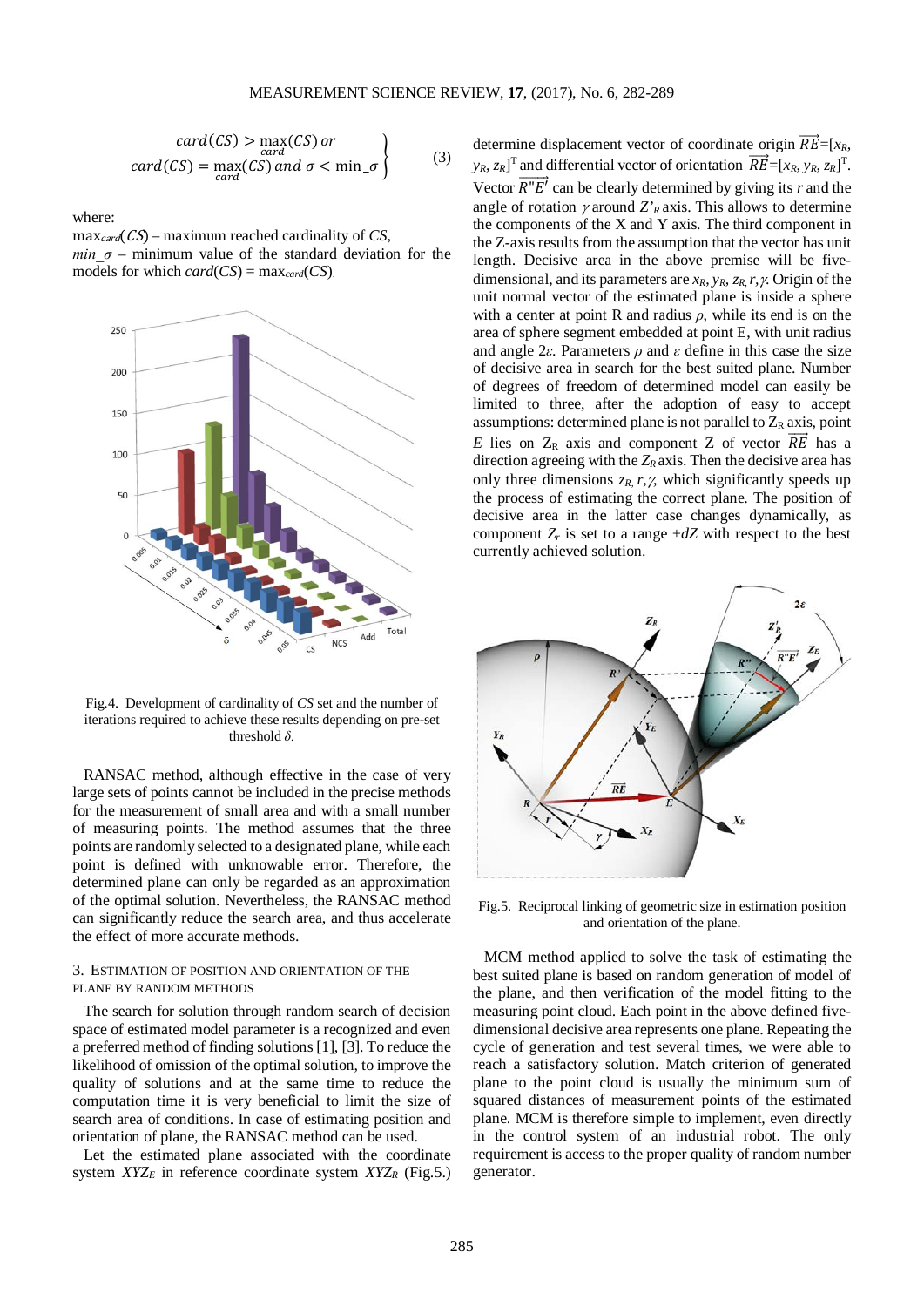A more advanced, but also random method of searching the state space is first proposed by the Kennedy and Eberhart method of swarm of particles [11]. Basis of optimization methods derives from the natural behavior of living individuals, living and moving in large clusters as fish, birds, bees, etc. Each individual (particle) is determined to achieve the best position in the swarm, guaranteeing it survival, access to food and/or reproduction. Hence, the movement vector of particle (Fig.6.) to a new position  $\overrightarrow{P_a P_n}$  is the result of three components: inertia component of particle  $\overline{P_a P_1}$ determined as part of the motion vector in the previous iteration cycle, a component resulting from the best position of particle in the swarm  $\overrightarrow{P_1P_2}$ , and the component resulting from the best position so far memorized by the particle  $\overrightarrow{P_2P_n}$ .



Fig.6. Determination of the new position of particle in the method of PSO.

Movement of the particle in subsequent movements described by the equation:

$$
\overrightarrow{P_a P_n} = \overrightarrow{P_a P_1} + \overrightarrow{P_1 P_2} + \overrightarrow{P_2 P_n}
$$
\n
$$
\overrightarrow{P_a P_1} = w_1 R_1 \overrightarrow{P_p P_a}
$$
\n
$$
\overrightarrow{P_1 P_2} = w_2 R_2 \overrightarrow{P_a P_{gb}}
$$
\n
$$
\overrightarrow{P_2 P_n} = w_3 R_3 \overrightarrow{P_a P_{pb}}
$$
\n(4)

where:

*w1*, *w2*, *w3*: weight of individual components,

 $R_1, R_2, R_3$ : random numbers in the range [0,1] of the normal distribution.

Many researchers are trying to introduce the modifications to the basic PSO algorithm [4], [12], [13]. They focus mainly on the dynamic control of weights of individual components. Positive results can be achieved by setting initial low weight *w2*, which ensures uniform penetration throughout the decisive area through swarm, in the first phase of the algorithm. In turn, determination of high level of  $w_2$  in the final phase causes the particles to penetrate the closed area exactly at the best solution, which allows further improvement of the solution. It is also proposed to introduce a global factor of speed of the particle, allowing reducing the value of position correction in the final phase of the algorithm. Authors' own experience shows that properly chosen and dynamically adjusted speed of particles has a decisive influence on the efficiency of PSO algorithm.

Another line of modifications concerns the resignation of globally best representative of the population in favor of locally best representatives within a certain environment. Further modifications can affect the introduction of braking mechanism of the particles in the event of leaving the acceptable area. Alternatively, the solution is killing the particle after crossing the allowable area and generating in its place a new particle. This latter approach brings the PSO algorithm closer to the genetic algorithm.

PSO method in the context of the search for the best suited plane requires in its first chase of swarm initialization generating a set of unit vectors, embedded inside a sphere with center at the reference radius *ρ* (Fig.7.a)), or embedded in a section of  $Z_r$  axis (Fig.7.b)). During this phase the bestdefined particle of pre-generated random collection is found. Drawn position of the particle is initially recognized as the best position of the particle. This phase does not differ from the MCM method. In the next iteration steps, each particle changes its position according to (3). The algorithm on-line modifies the best position of the particle and particle with globally best position in the whole swarm.



a) generated inside the sphere. b) generated on a section of Z axis.

Fig.7. Swarm of unit vectors.

#### 4. RESULT OF CONDUCTED TESTS

The object of the study were two basic objects in the form of master plate (Fig.8.a)) and a rectangular body in which the upper area was beveled with respect to the base at an angle of about 10° (Fig.8.b)). For the master plate height research was conducted, whereas the second object was set in four different positions (0°, 90°, 180°, and 270°), in each case in order to determine the angle between the base area and the top area.

The first stage of tests compared the speed of the method and sensitivity of the results achieved on the size of decisive area, characterized by parameters *dZ* and *ε*. The test results allow to conclude that MCM (Fig.9.) requires a very large number of iterations to achieve satisfactory results. In the present test, the criterion was to achieve a standard deviation of less than 0.019. MCM is also very sensitive to increase in the decisive area. Doubling the dimensions of decisive area increased the computation time 10 times. In case of the PSO method (Fig.10.), the number of iterations to achieve a satisfactory outcome fluctuated at the level of less than 5000, without showing visible dependence on dimensions of the decisive area. Given the size of the population of particle swarm (50), the calculation time for obtaining criterion was 4 times less than in the case of MCM.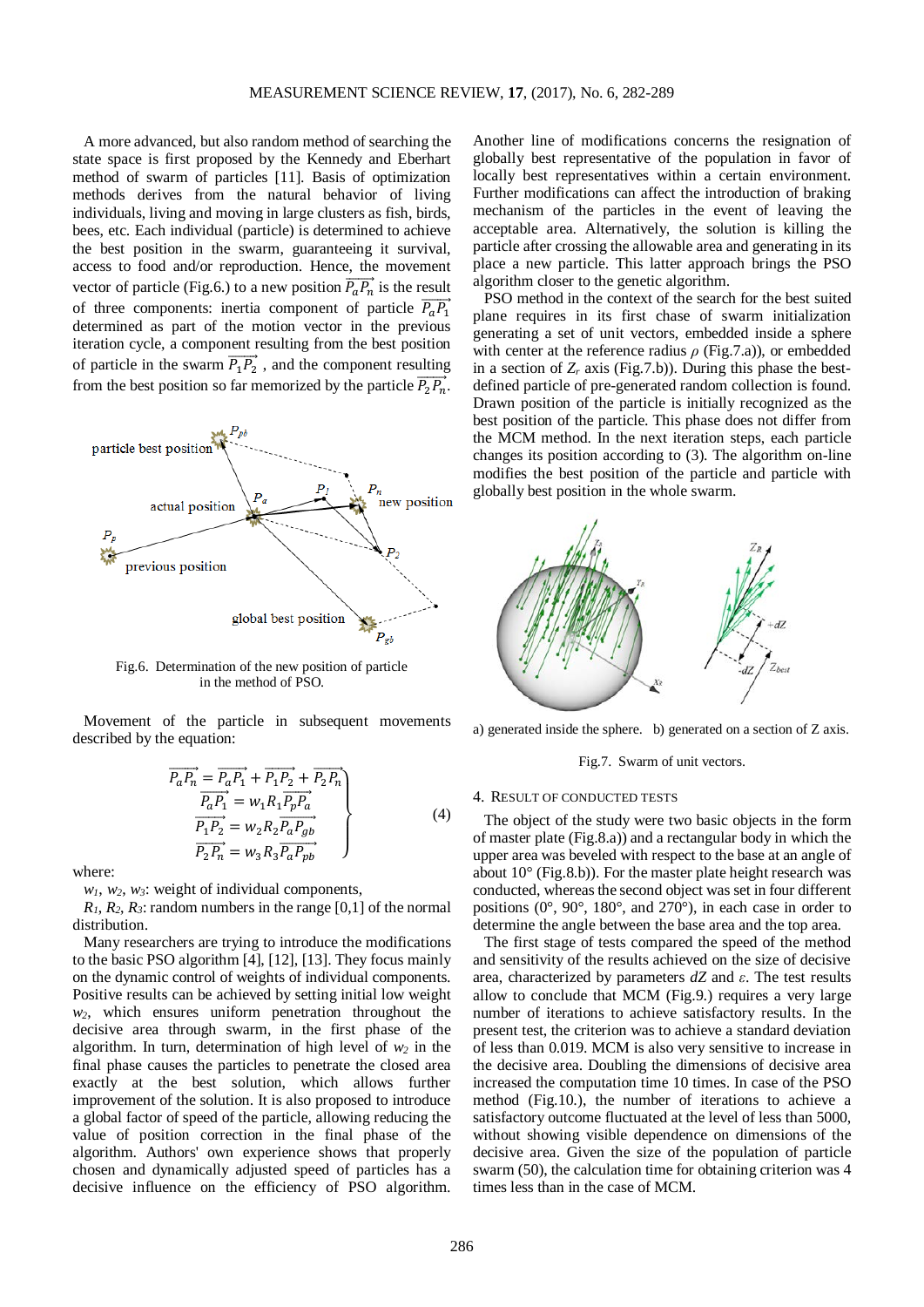

a) Master plate. b) Cuboid with a beveled wall.

Fig.8. Measured object.



Fig.9. Examples of two courses of the RANSAC+MCM algorithm.



Fig.10. Examples of two courses of the RANSAC+PSO algorithm.

For the determination of uncertainty components arising solely from the computational method a series of tests on the same measurement data was carried out, each repeated 25 times. The results of computation of plane position in the Z axis and the angle of the plane in relation to the reference plane were shown in Table 1. Differences in the reproducibility of each method are best illustrated in Fig.11. and Fig.12., representing graphs of probability density, assuming that the distributions are normal.

| Table 1. Test results illustrating reproducibility |
|----------------------------------------------------|
| of calculation methods.                            |

|               | Z position, mm |        | Angle, $\ldots$ ° |        |  |
|---------------|----------------|--------|-------------------|--------|--|
| Method        | average        | Std.   | average           | Std.   |  |
|               |                | Dev.   |                   | Dev.   |  |
| <b>RANSAC</b> | 9.853          | 0.0071 | 10.289            | 0.0131 |  |
| <b>PSO</b>    | 9.843          | 0.0036 | 10.293            | 0.0070 |  |
| RANSAC+MCM    | 9.836          | 0.0047 | 10.268            | 0.0072 |  |
| RANSAC+PSO    | 9.849          | 0.0018 | 10.286            | 0.0028 |  |



Fig.11. Comparison of repeatability of four methods of calculation when determining the position of the plane in Z axis.

Table 2. shows calculation results of the angle of inclination of the top plane of measured object (Fig.8.b)) to the base plane in four different angular settings relative to the base. The calculation was carried out in four methods described above.



Fig.12. Comparison of repeatability of four methods of calculation when determining the angle of the plane in relation to the reference plane.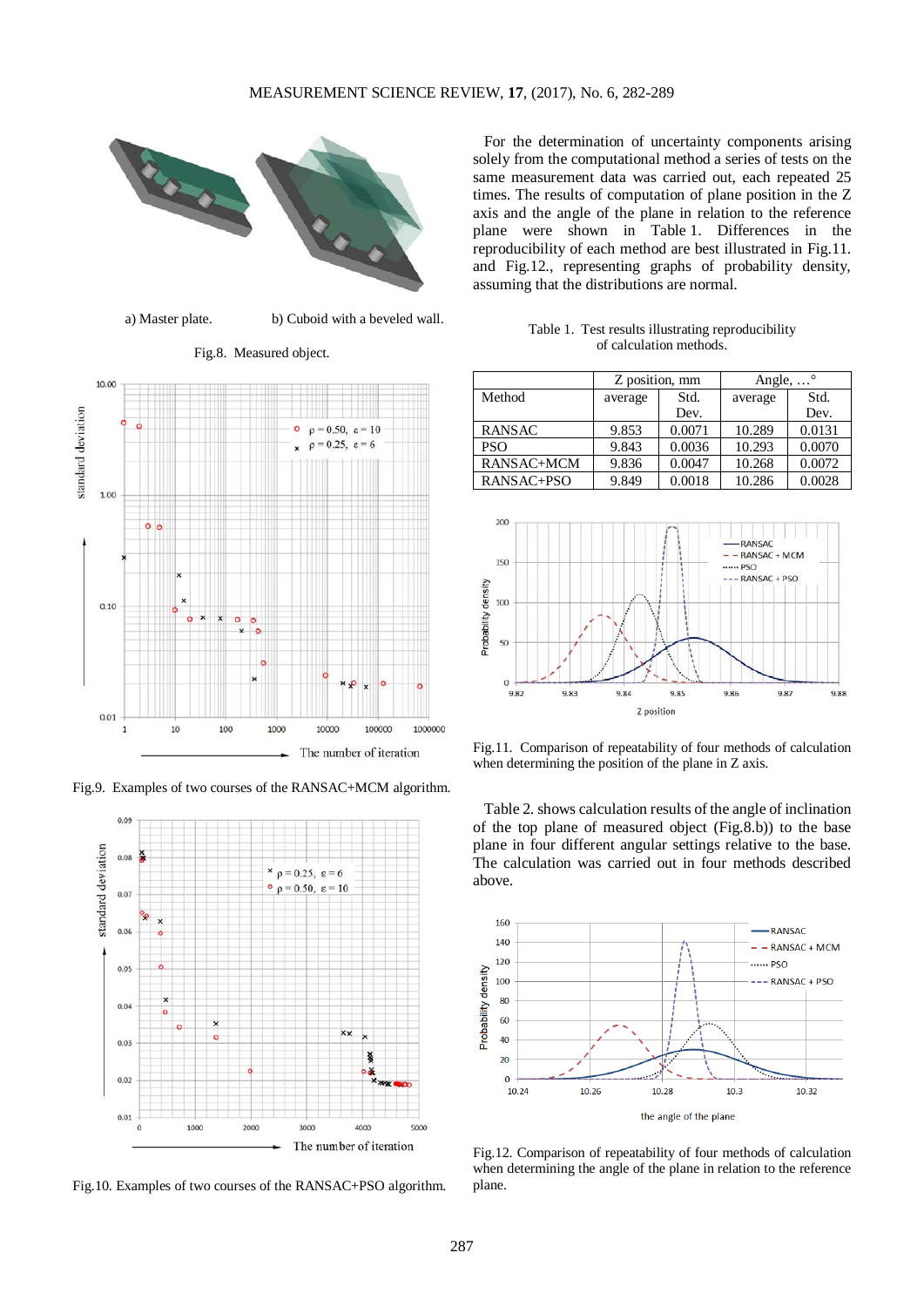| Method          | position     | number<br>of tests | min <sup>°</sup> | max <sup>o</sup> | average<br>° | std. dev.<br>° |
|-----------------|--------------|--------------------|------------------|------------------|--------------|----------------|
| <b>RANSAC</b>   | $0^{\circ}$  | 25                 | 9.994            | 10.115           | 10.039       | 0.034          |
|                 | $90^\circ$   | 25                 | 10.168           | 10.255           | 10.217       | 0.023          |
|                 | 180°         | 25                 | 10.234           | 10.315           | 10.286       | 0.025          |
|                 | $270^\circ$  | 25                 | 10.179           | 10.266           | 10.218       | 0.023          |
|                 | All          | 100                | 9.994            | 10.315           | 10.190       | 0.096          |
|                 | 0°           | 25                 | 9.991            | 10.126           | 10.039       | 0.040          |
| RANSAC<br>+ MCM | $90^\circ$   | 25                 | 10.212           | 10.265           | 10.239       | 0.016          |
|                 | 180°         | 25                 | 10.214           | 10.336           | 10.286       | 0.037          |
|                 | $270^\circ$  | 25                 | 10.201           | 10.256           | 10.225       | 0.015          |
|                 | All          | 100                | 9.991            | 10.336           | 10.197       | 0.099          |
|                 | $0^{\circ}$  | 25                 | 9.968            | 10.032           | 9.994        | 0.017          |
|                 | $90^\circ$   | 25                 | 10.141           | 10.283           | 10.223       | 0.045          |
| <b>PSO</b>      | 180°         | 25                 | 10.280           | 10.321           | 10.303       | 0.010          |
|                 | $270^\circ$  | 25                 | 10.160           | 10.240           | 10.197       | 0.020          |
|                 | All          | 100                | 9.968            | 10.321           | 10.179       | 0.095          |
| RANSAC<br>+ PSO | 0°           | 25                 | 9.991            | 10.031           | 10.007       | 0.010          |
|                 | $90^{\circ}$ | 25                 | 10.308           | 10.333           | 10.320       | 0.007          |
|                 | 180°         | 25                 | 10.263           | 10.289           | 10.280       | 0.007          |
|                 | 270°         | 25                 | 10.128           | 10.158           | 10.139       | 0.009          |
|                 | All          | 100                | 9.991            | 10.333           | 10.187       | 0.124          |

Table 2. Results of measurements of the angle of inclination of inclined area.

The best is the RANSAC  $+$  PSO method. The standard deviation score for each of the four different settings does not exceed in this case 0.01°. At the same time this RANSAC + PSO method is best illustrated by the fact (Fig.12.) that in the case of measuring the same surface in various settings of the object one should expect a certain discrepancy of results. In order to obtain the results of the measurements of normal vector components of the plane subject to a low rate of uncertainty, you should take in the same position of the object and previously eliminate systematic error by taking into account the results of pattern measurement of the angle, carried out in the same position and in the same workshop conditions.

Table 3. shows the results of measurement of height of the plate, by designating the position of base plane and the upper plane. Measurements of the height of the plate with micrometer device showed differences in the height of the plate in the area 8.998÷9.005. Presented results relate to the corners of the plate with the greatest height. Results of conducted tests of measurement of height of the object with laser sensor also prefer the RANSAC  $+$  PSO method, for which the standard deviation is less than half than for the RANSAC method alone.



Fig.13. Dispersion of the results of the measurement of angle of inclination of plane using RANSAC+PSO.

| Method        | number<br>of tests | Min $[mm]$ | Max [mm] | Average<br>[mm] | std.<br>dev. |
|---------------|--------------------|------------|----------|-----------------|--------------|
| <b>RANSAC</b> | 25                 | 8.981      | 9.037    | 9.012           | 0.013        |
| RANSAC+MCM    | 25                 | 8.982      | 9.029    | 9.006           | 0.011        |
| <b>PSO</b>    | 25                 | 8.996      | 9.027    | 9.013           | 0.008        |
| RANSAC+PSO    | 25                 | 9.000      | 9.018    | 9.014           | 0.006        |

Table 3. Results of measurements of the height of master plate.

## 5. SUMMARY

The presented paper shows four approaches to estimation of the position and orientation of the plane based on a cloud of scanned points. The RANSAC method, although simple to implement, can only roughly estimate the parameters of the studied plane. However, it allows the removal of excessive errors that may appear in a cloud of scanned measurement points. It also radically reduces the search area, in the next phase of accurate estimation of parameters of the plane. The Monte Carlo method is also easy to implement, but it needs a very large number of iterations to achieve a satisfactory result. The rationale for its use is when we are able to reduce the search area to a very small size and calculation time is not too important. The PSO method is very effective, but has a developed algorithm that also needs to be adjusted by carrying out a series of simulation tests. This requires more experience and competence from the person using this algorithm. A combination of RANSAC with random optimization methods gives the best results both in terms of time to generate results and their quality.

All considered methods in a wide range use random values and statistical functions. Unfortunately, control systems of industrial robots and controllers of optical triangulation sensors do not offer this type of feature as standard. In order to use these methods more widely in practical solutions, manufacturers of industrial robot controllers should equip them with software richer in this regard.